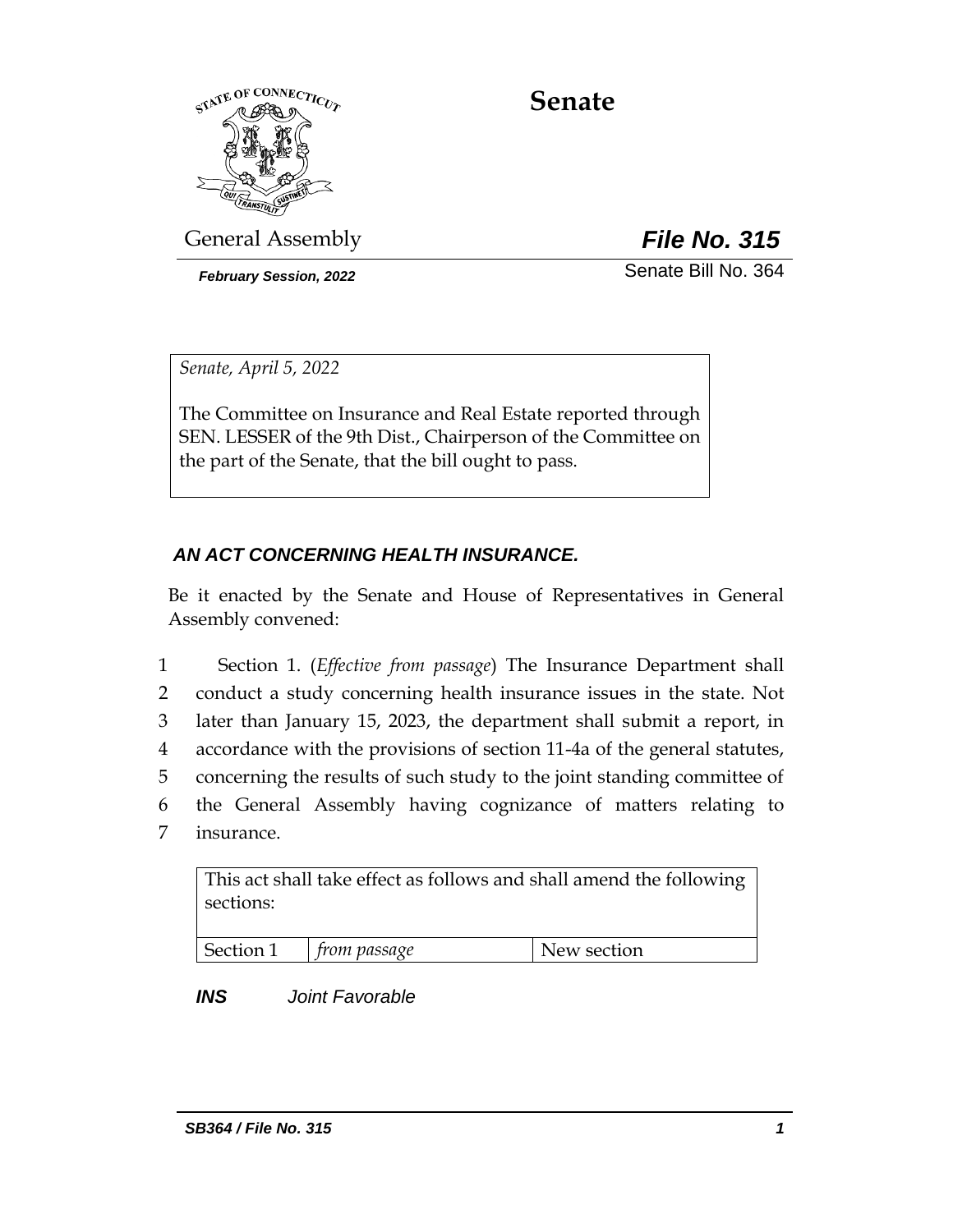*The following Fiscal Impact Statement and Bill Analysis are prepared for the benefit of the members of the General Assembly, solely for purposes of information, summarization and explanation and do not represent the intent of the General Assembly or either chamber thereof for any purpose. In general, fiscal impacts are based upon a variety of informational sources, including the analyst's professional knowledge. Whenever applicable, agency data is consulted as part of the analysis, however final products do not necessarily reflect an assessment from any specific department.*

## *OFA Fiscal Note*

*State Impact:* None

*Municipal Impact:* None

#### *Explanation*

The bill has no fiscal impact. The Insurance Department has the necessary expertise to conduct the study required by the bill.

#### *The Out Years*

*State Impact:* None

*Municipal Impact:* None